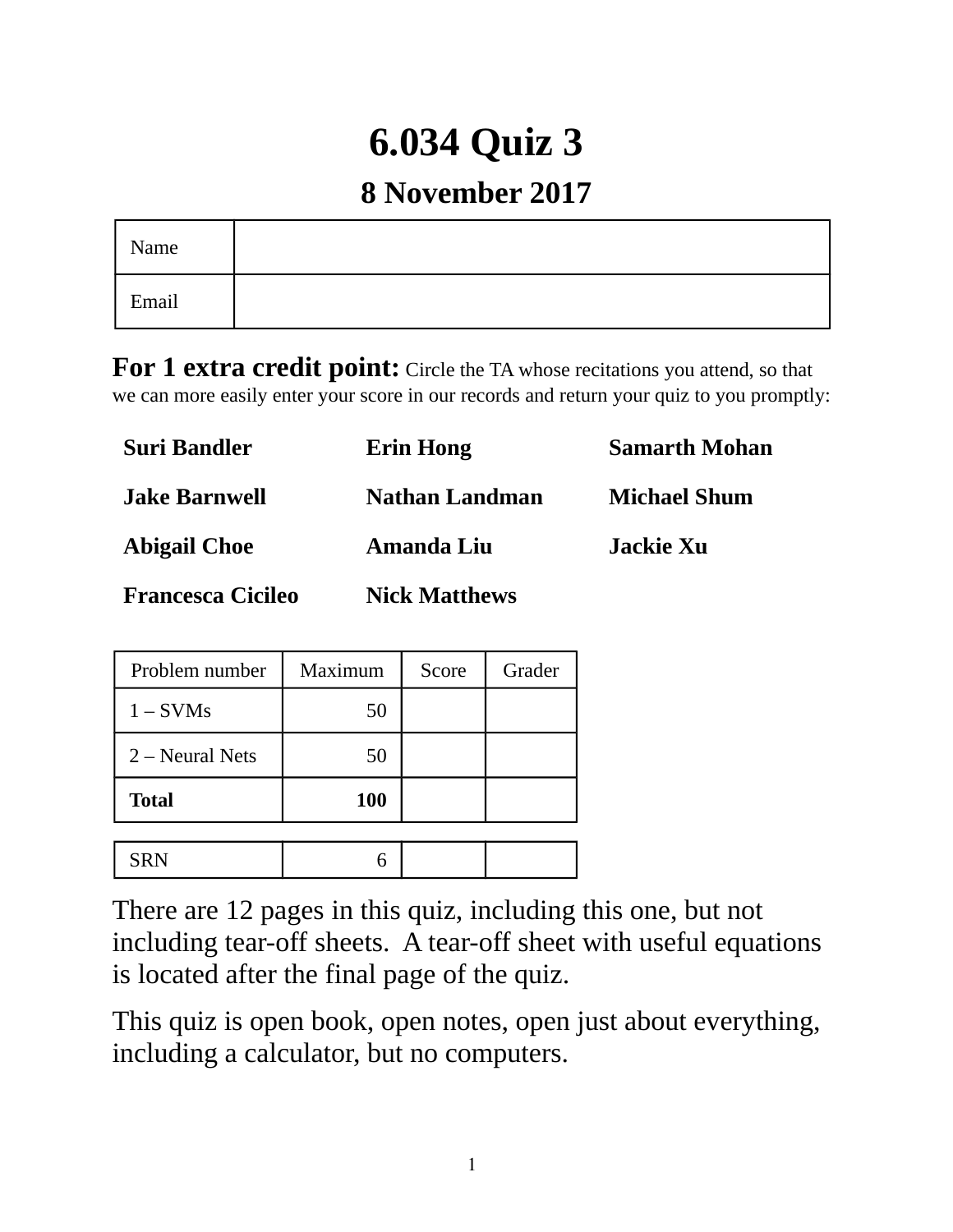# **Problem 1: Support Vector Machines (50 points)**

The 6034<sup>th</sup> annual Hunger Games have begun! Kyla the Golden Retriever volunteers as tribute for District 12. Kyla wants to distinguish between her friends, classified as plus (**+**), and her foes, classified as minus (**–**).

### **Part A: Making Good Decisions (32 points)**

**A1 (12 points)** Kyla sees a mix of friends and foes in the arena but needs your help to know whom she can trust! You can help her by designing an SVM that can differentiate between friends and foes. On the graph below,

- Draw the SVM **decision boundary** with a solid line.
- Draw the SVM **gutters** with dotted lines.
- Circle the **support vectors**.
- *Draw an arrow in the direction of the vector*  $\vec{w}$ *.*

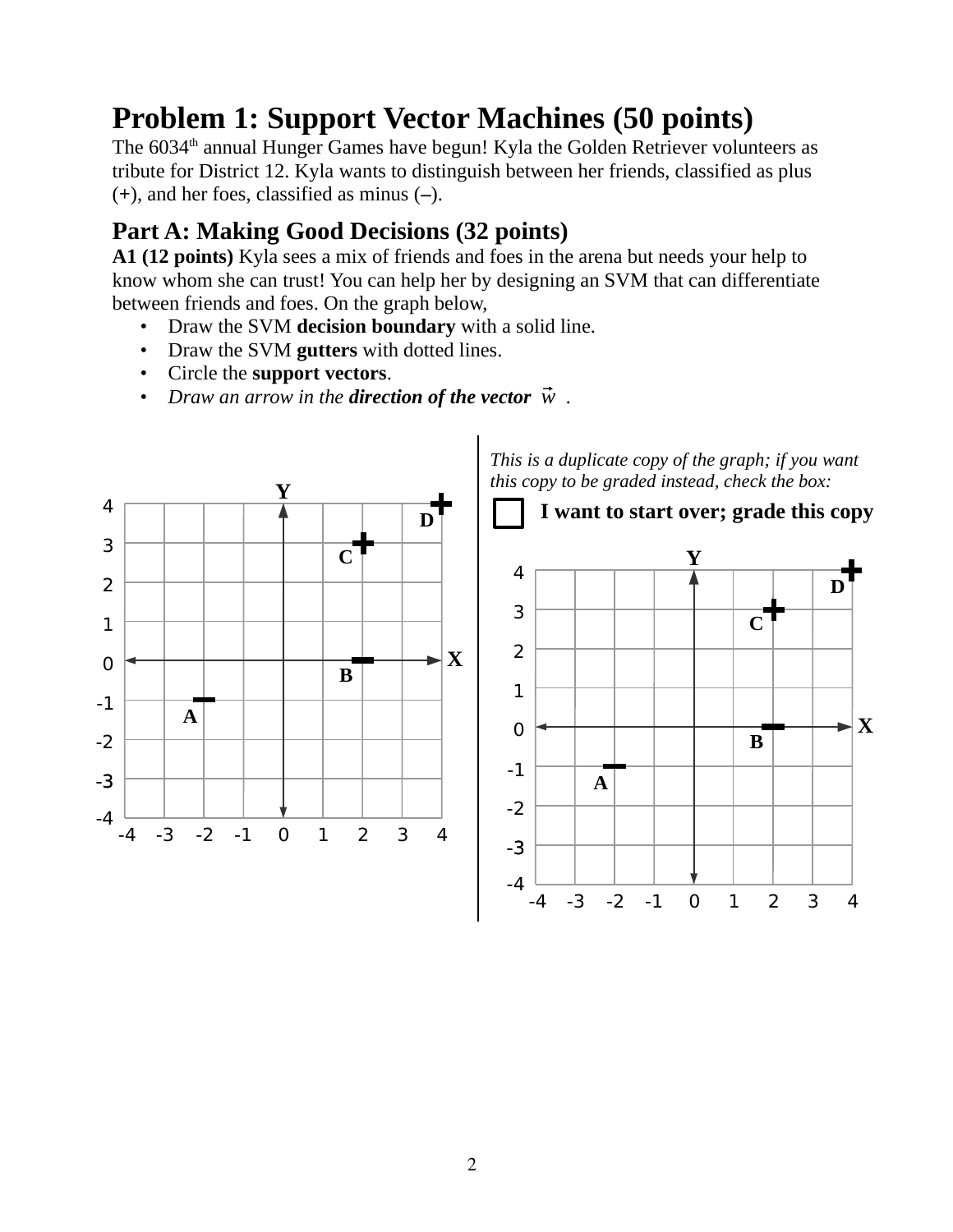**A2 (8 points)** Using your decision boundary and data points in part A1 above, compute the values of the normal vector  $\vec{w}$  and the offset *b*.

**For your convenience, an equation sheet for SVMs is provided on a tear-off sheet at the end of the quiz.**



*For partial credit for part A2, you can show your work here:*

**A3 (6 points)** Of the relations written below, **circle ALL that are true.** If none of the statements are true, instead circle **NONE**. (You may use your intuition; you need not solve for the alphas.)

 $\alpha_{D} < \alpha_{A}$   $\alpha_{C} = \alpha_{A} + \alpha_{B}$   $\alpha_{C} = \alpha_{B}$   $\alpha_{D} > 0$  NONE

**A4 (6 points)** Based on the decision boundary you drew in part A1, how should Kyla classify the following points? For each point below, circle the **one** best answer.

| $(X=1, Y=2)$  | FRIEND (+) | FOE (-) | CAN'T TELL |
|---------------|------------|---------|------------|
| $(X=-1, Y=0)$ | FRIEND (+) | FOE (-) | CAN'T TELL |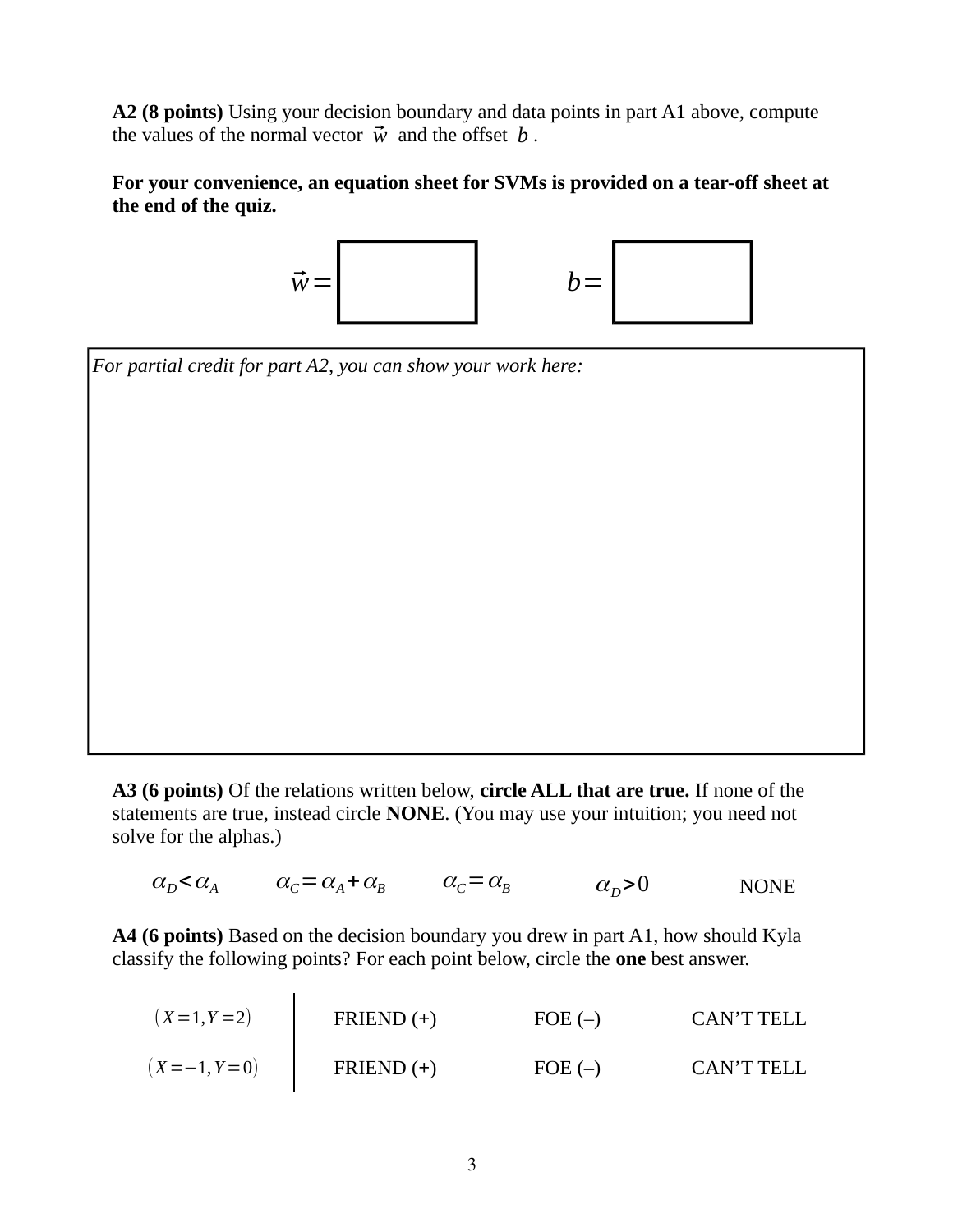#### **Part B: No Margin for Error (10 points)**

Kyla runs to the forest and sees a new collection of friends and foes, depicted below. (Note that all samples have integer coordinates.) Having now learned how to train SVMs, she solves the SVM problem and finds that the support vectors are **E**, **F**, and **H**. She circles the support vectors, and draws the decision boundary and gutters:



For each of the five samples **E**, **F**, **G**, **H**, and **J**, consider how the margin width would change if the individual sample were **removed** and the SVM were **retrained** with only the four other training samples. Consider each trial independently. For each row below, circle the **one** best answer.

| If you          | The margin width would |            |                      |  |
|-----------------|------------------------|------------|----------------------|--|
| <b>Remove E</b> | <b>INCREASE</b> 1      | DECREASE ↓ | <b>STAY THE SAME</b> |  |
| <b>Remove F</b> | <b>INCREASE 1</b>      | DECREASE ↓ | <b>STAY THE SAME</b> |  |
| <b>Remove G</b> | <b>INCREASE 1</b>      | DECREASE 1 | <b>STAY THE SAME</b> |  |
| <b>Remove H</b> | <b>INCREASE 1</b>      | DECREASE ↓ | <b>STAY THE SAME</b> |  |
| <b>Remove J</b> | <b>INCREASE</b> 1      | DECREASE ↓ | <b>STAY THE SAME</b> |  |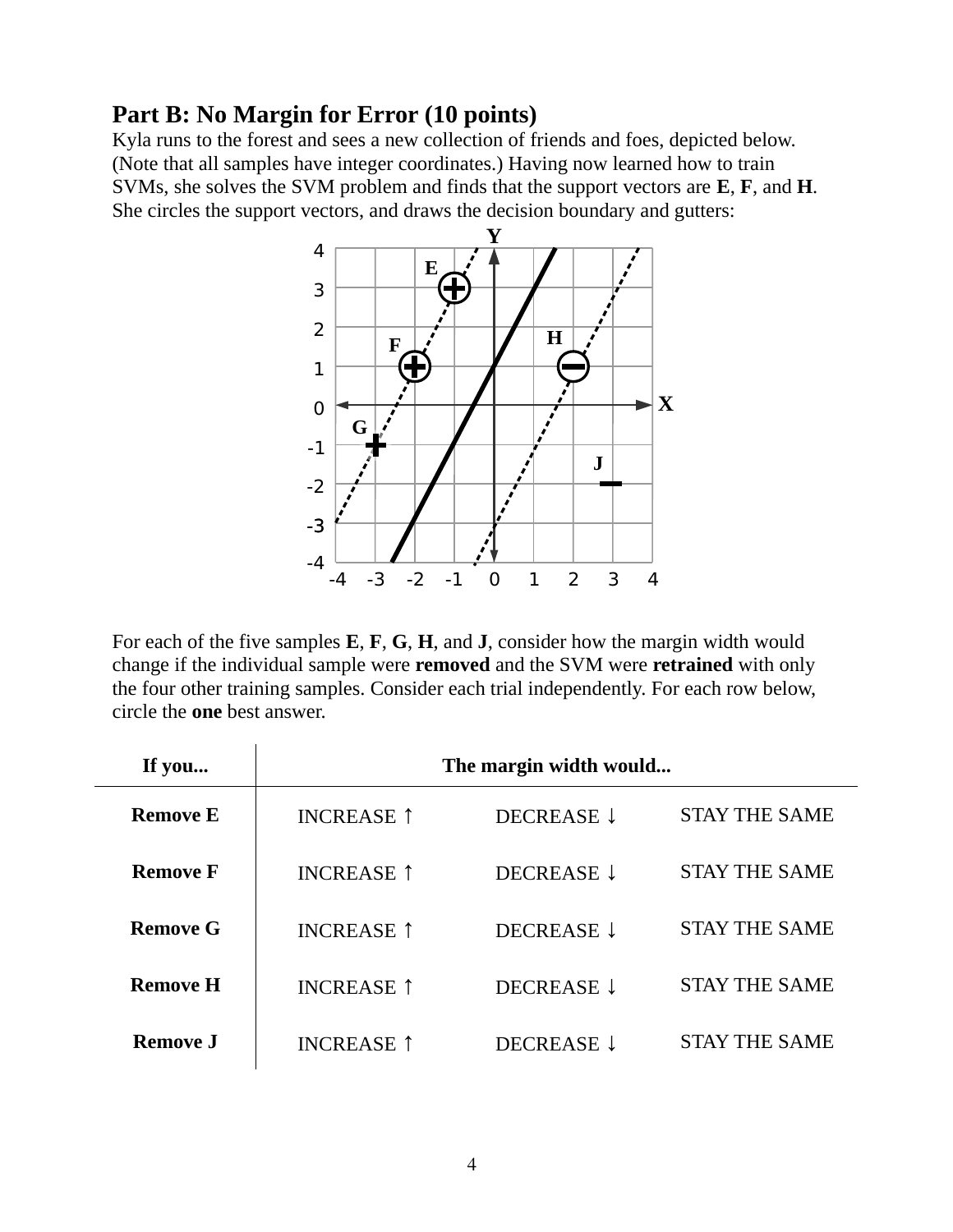#### **Part C: Kernels (8 points)**

For each of the data sets below, **circle ALL kernels** that could possibly be used to perfectly classify the data with an SVM. If no kernel can be used to perfectly classify the data, instead circle **NONE OF THESE**. The three types of kernels to consider are:

> **QUADRATIC:** A polynomial kernel of degree 2 **CUBIC:** A polynomial kernel of degree 3 **RBF:** A radial basis function kernel

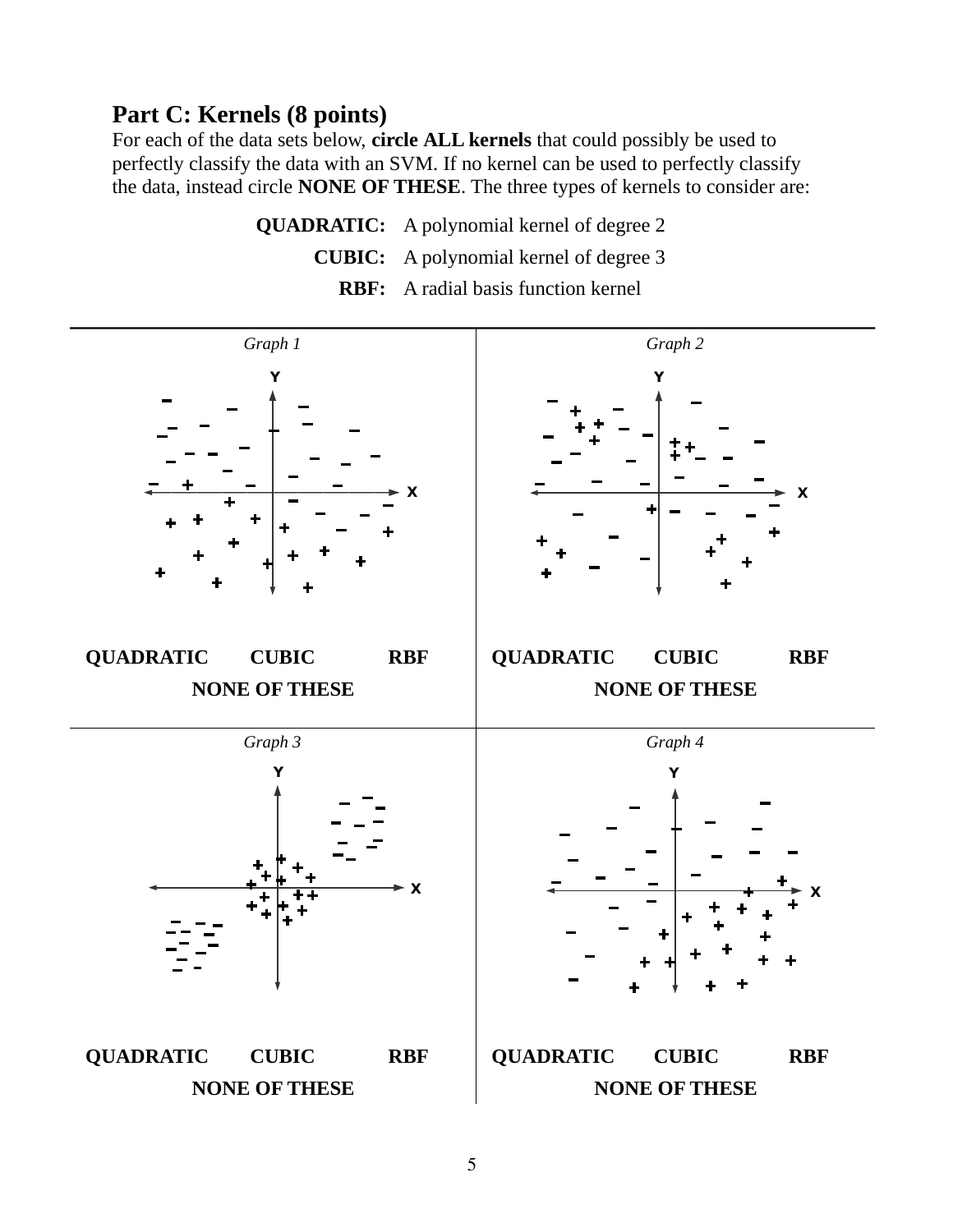## **Problem 2: Neural Networks (50 points)**

### **Part A: Trial by Big Head (15 points)**

You've just been hired by tech-giant Hooli to lead the AI lab. A fellow team member affectionately known as Big Head decides to put your skills to the test with a series of conceptual questions. For each of the following questions, circle the **one** best answer:

**A1 (3 points)** Your neural net is still inaccurate after having been trained for a fixed number of iterations. You consider adjusting the learning rate. Which of the following adjustments might cause the network to converge to a more accurate solution?

- A) Increasing the learning rate.
- B) Decreasing the learning rate.
- C) Either increasing or decreasing the learning rate.
- D) None of these: the change in accuracy is independent of learning rate.

**A2 (3 points)** One motivation for using the sigmoid instead of the stairstep threshold function in back propagation is:

- A) It's computationally inefficient to compute the stairstep gradient.
- B) The stairstep function is an odd function.
- C) Back propagation is only well-defined for the sigmoid function.
- D) The sigmoid function is differentiable everywhere.
- E) None of the above.

**A3 (3 points)** Suppose you decide to use **the identity function** as your threshold function:

$$
f(x)=x
$$

In other words, the output of each neuron is just the weighted sum of its inputs. Of the following three neural networks, which one can accurately classify new inputs **that the others cannot**?

- A) *Network A*: A neural net with 2 input neurons and 1 output neuron.
- B) *Network B*: A neural net with 2 input neurons, 1 hidden-layer neuron, and 1 output neuron.
- C) *Network C*: A neural net with 2 input neurons, 3 hidden-layer neurons, and 1 output neuron.
- D) Networks A, B, and C can accurately classify the same inputs.
- E) Can't tell without more information.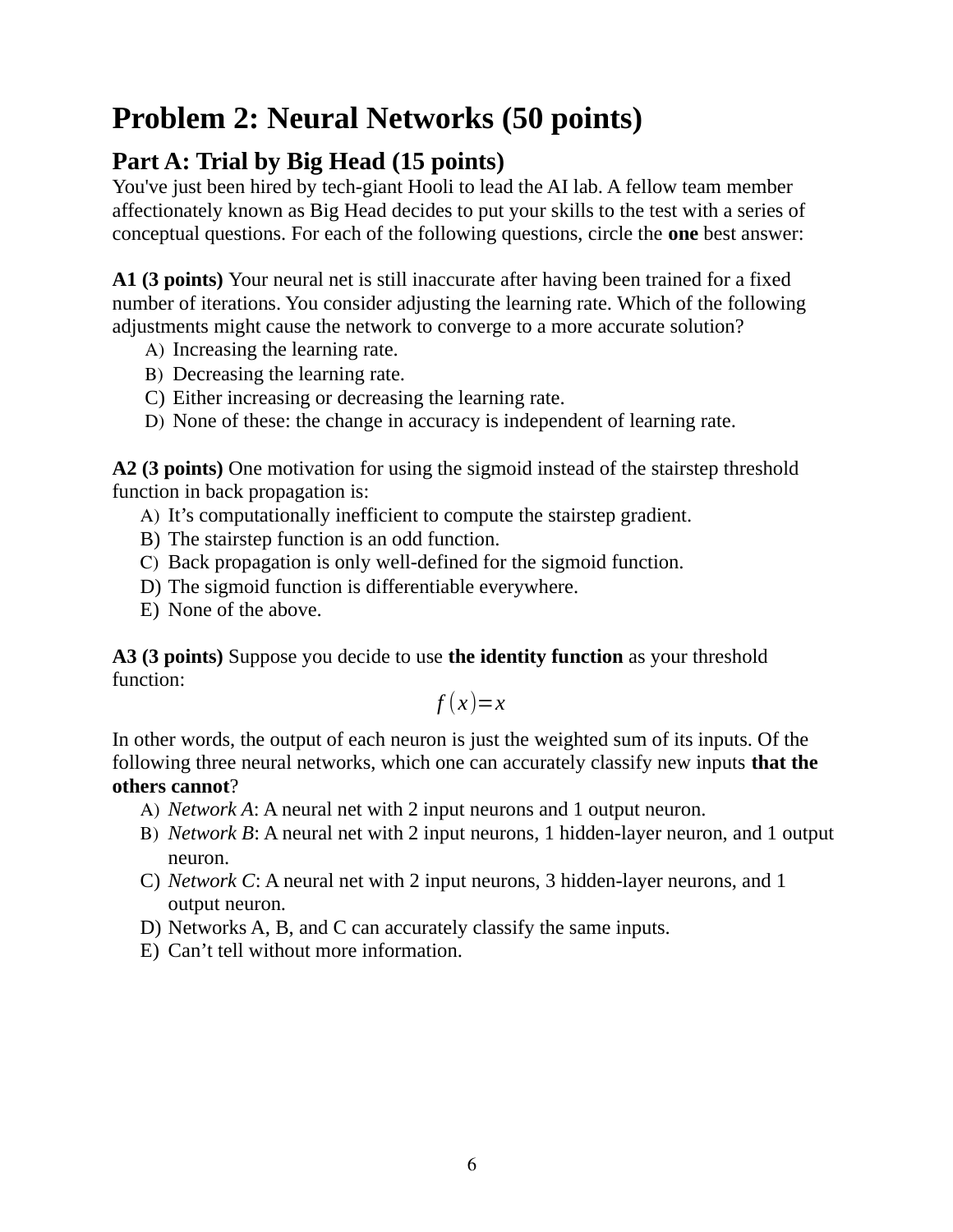**A4 (6 points)** You're building a neural net to classify the positive and negative data samples shown below on the left: positive samples will output 1, and negative samples will output 0. Each sample has features *x* and *y*, however, you are only allowed to use the feature  $p=x \cdot y$  as input to any neural network. (See below on the right for an illustration of *p*'s value as a function of *x* and *y*.)



For each of the following network architectures, could a neural network of that shape correctly classify the data? (Assume all neurons use the stairstep threshold function.) In each row, circle either **YES** or **NO**:

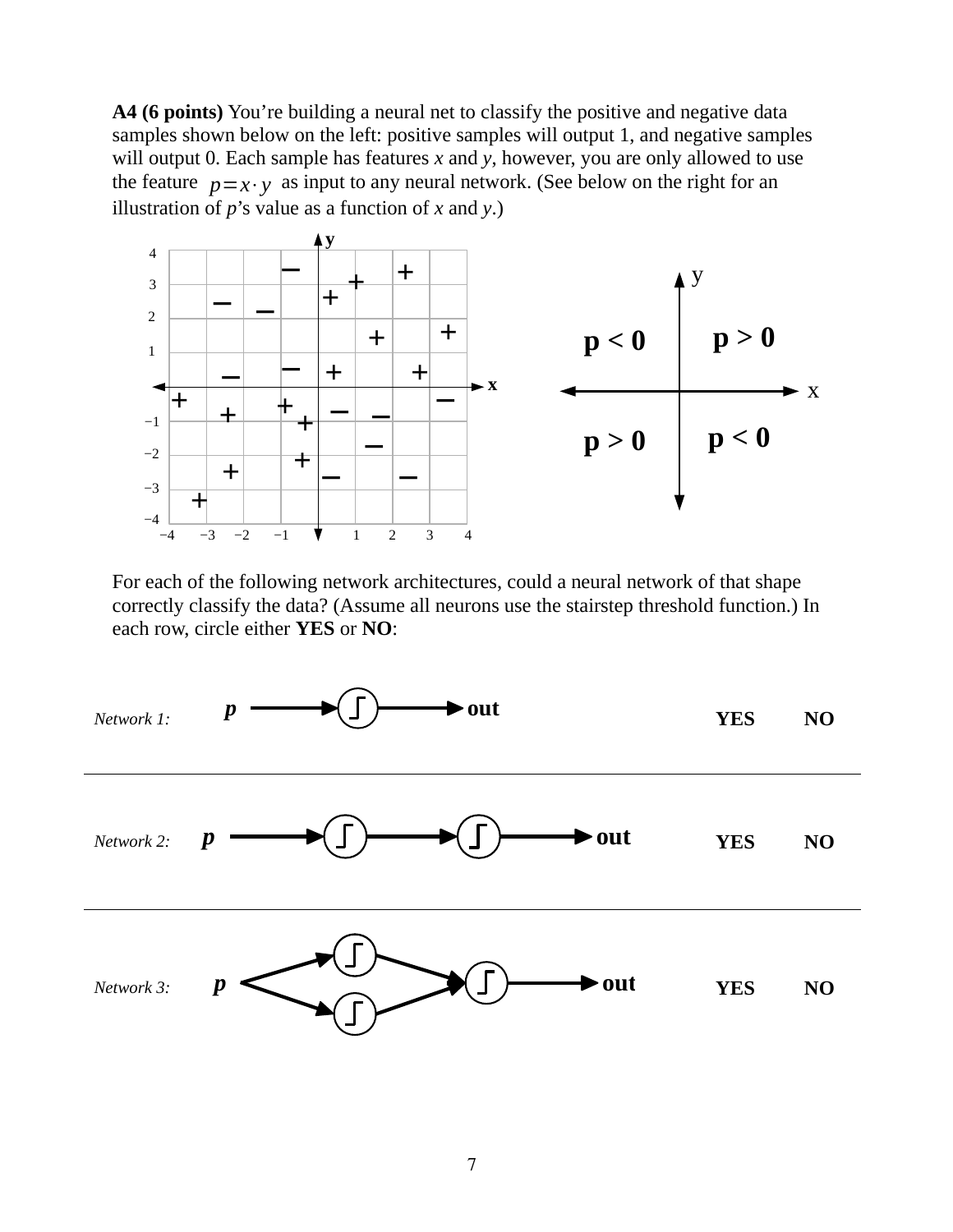### **Part B: Let's Go! (21 points)**

Impressed with your knowledge, Big Head places you on a topsecret team tasked with building a Go-playing bot called BetaGo. Your job is to build a neural net that can be used to classify winning  $(\mathbf{H})$  and losing  $(\Theta)$ board positions, as shown on the right.

Due to budget cuts, you are limited to using a small net with only three neurons (each of which uses a stairstep threshold function).



#### **Big Head tells you that the small network won't be able to classify** *all* **of the samples correctly: in fact, it will misclassify** *one* **sample.**

In the neural net skeleton below, we have already filled in weight  $w_{OT}$  and threshold  $T_R$ for you. Fill in the remaining **four** weights and **two** thresholds with **INTEGER values** such that the net will correctly classify all but one sample. *(We have provided space on the next page to show your work for partial credit.)*



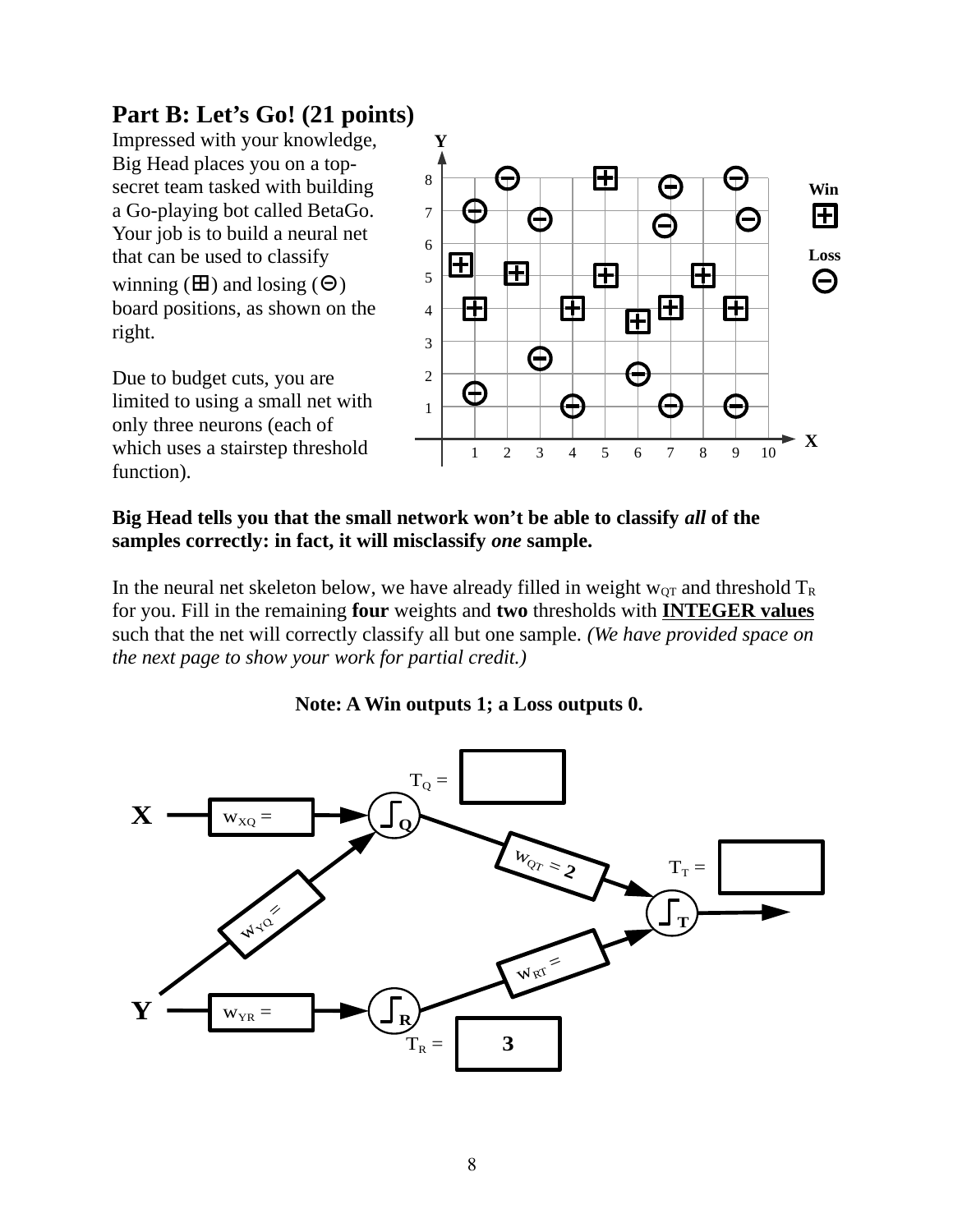*For partial credit for part B, you can show your work here:*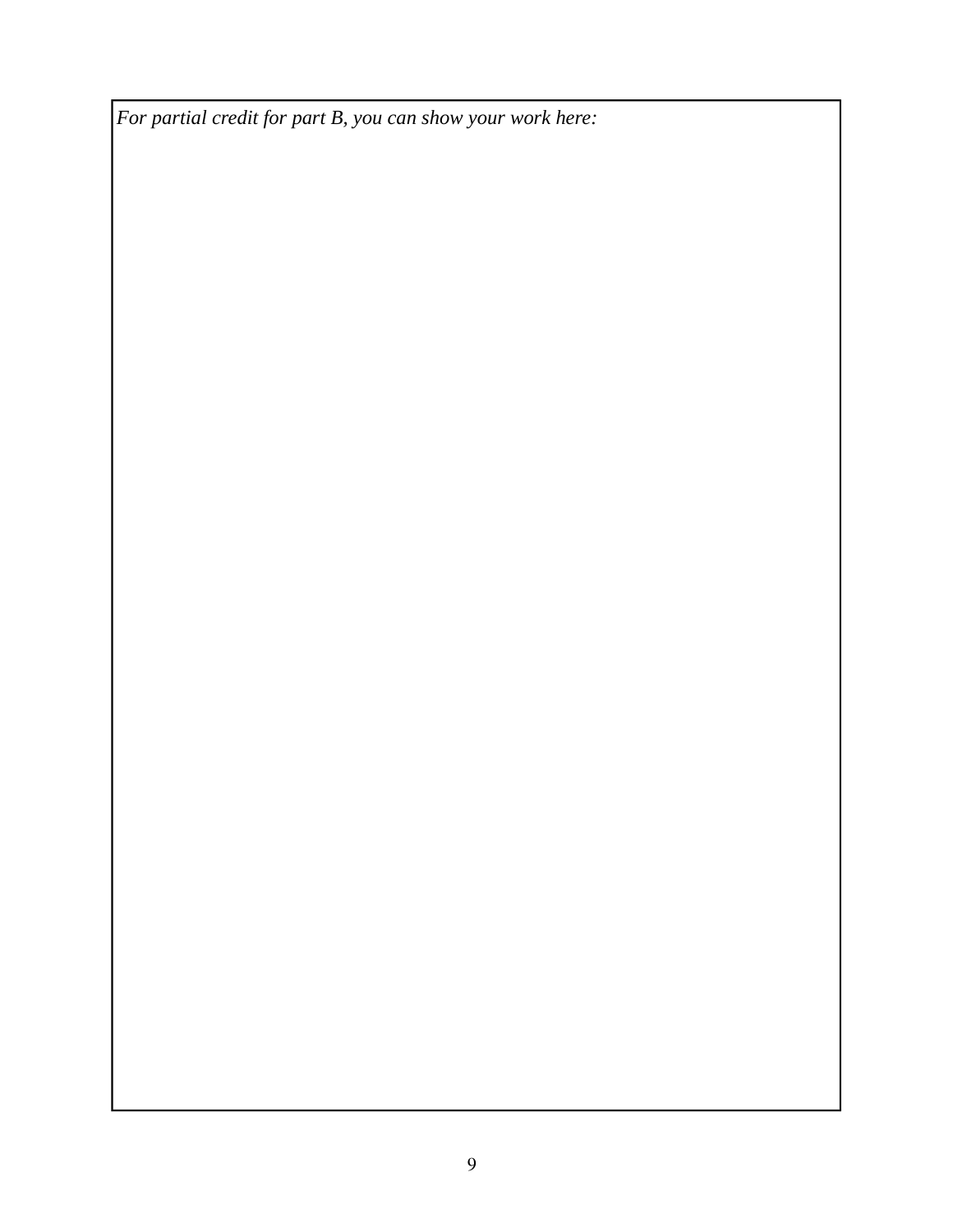#### **Part C: Back-handed Back-prop (14 points)**

Downtrodden startup founder Richard Hendrix approaches and tells Big Head that he doesn't need to manually pick all the weights: there's an automatic way to train the weights of the network using back propagation! Big Head asks for a demonstration of back propagation.

#### **For your convenience, an equation sheet for neural nets is provided on a tear-off sheet at the end of the quiz.**

**C1 (8 points)** The following neural network uses the **sigmoid threshold function**. The weights have been initialized randomly, and you have just performed forward propagation to determine the current outputs of each of the network's neurons. Calculate the values of  $\delta_T$  and  $\delta_Q$ , assuming the following:

 $X = 3$ ,  $Y = 7$ , Learning Rate = 1, Desired Output = 0



*Space is provided on the next page to show your work.*

$$
\delta_q = \boxed{\phantom{a} \delta_q = \phantom{a}
$$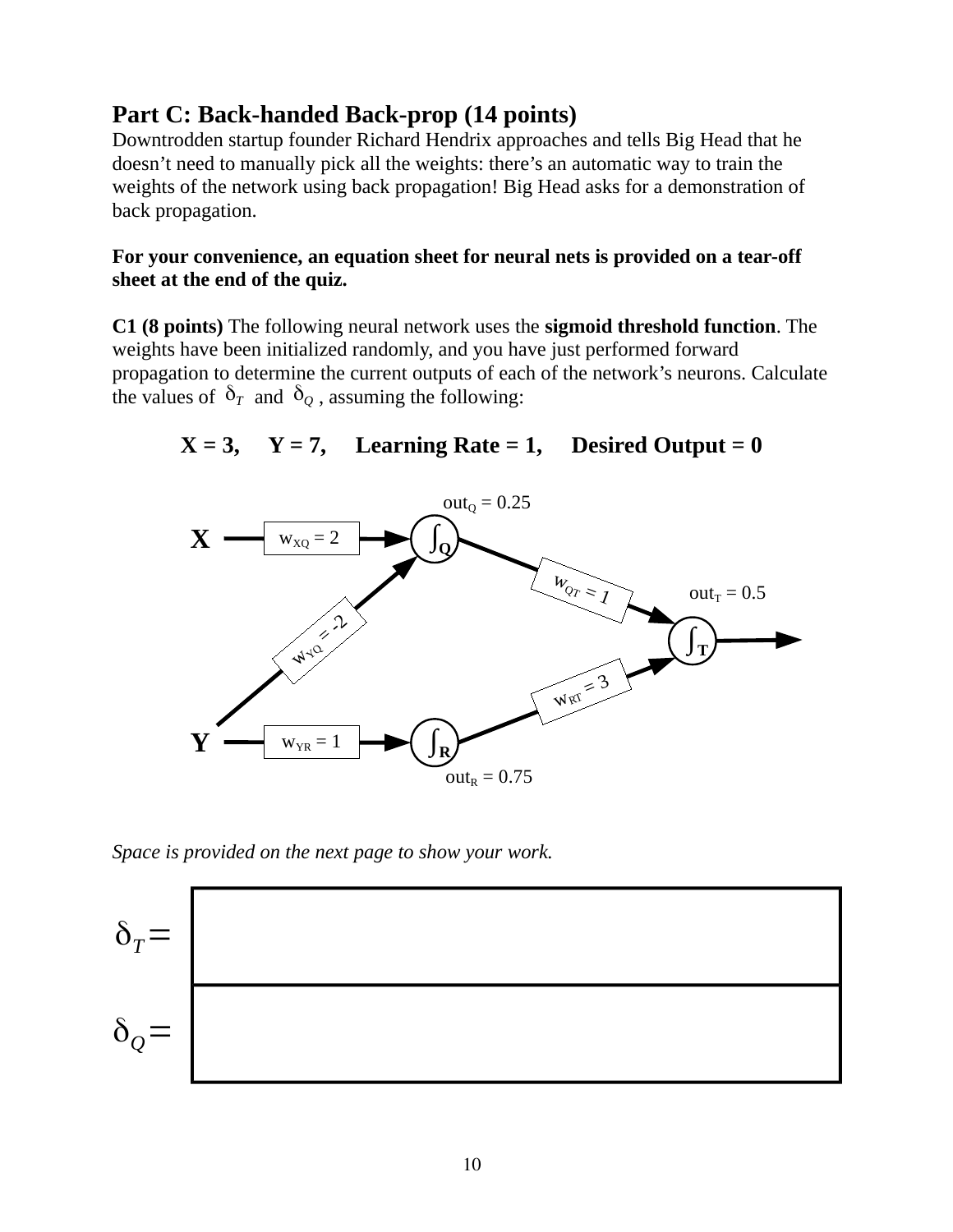*For partial credit for part C1, you can show your work here:*

**C2 (6 points)** Calculate the weight update for  $W_{YR}^{new}$ , the weight between input Y and neuron R. **You can leave your answer in terms of**  $\,\delta_{Q}$  **,**  $\,\delta_{R}$  **, and**  $\,\delta_{T}$  **.** 

*WYR new* =

*For partial credit for part C2, you can show your work here:*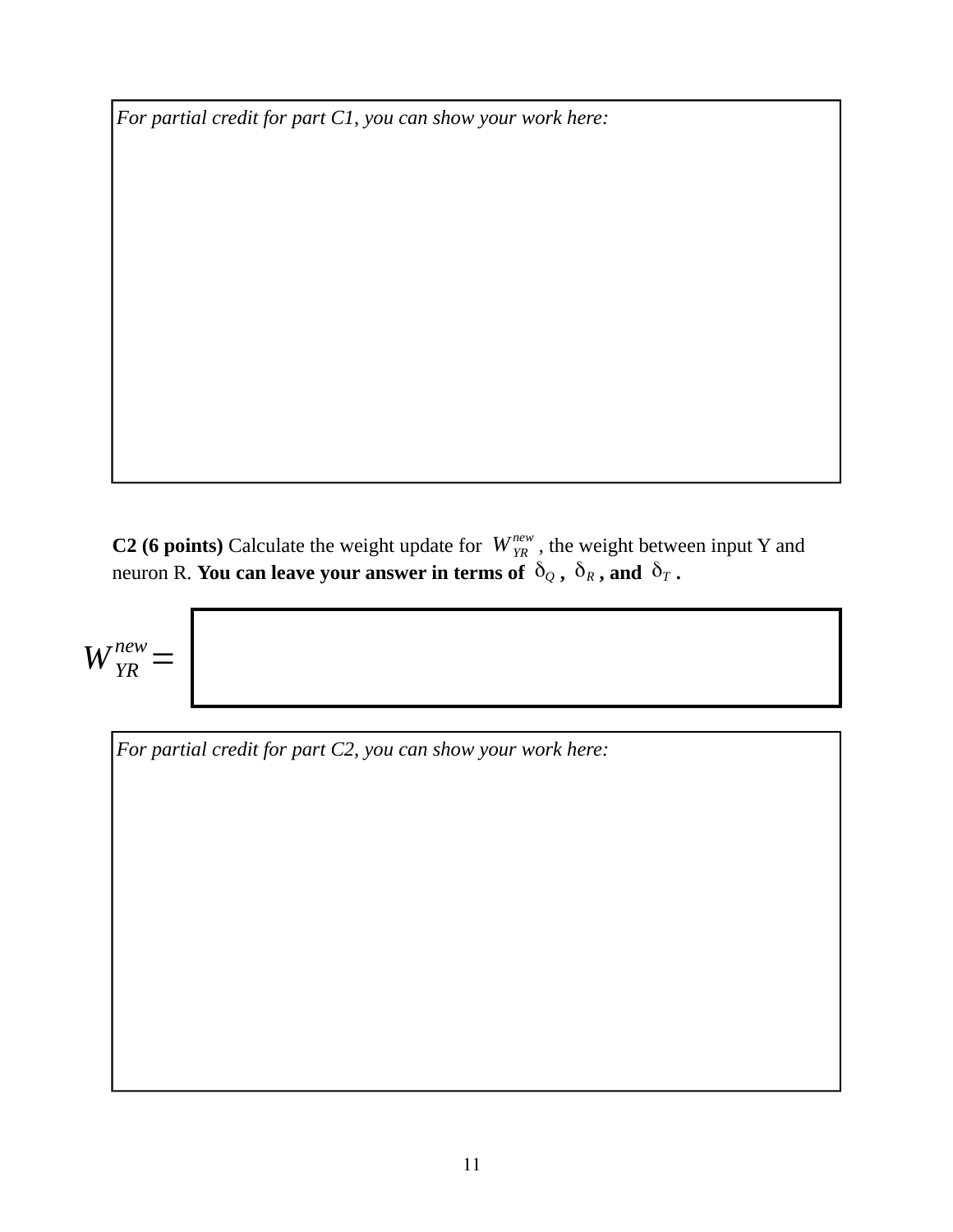# **Spiritual and Right Now (6 points)**

For each of the following questions, circle the **one** best answer. There is **no penalty for wrong answers**, so it pays to guess in the absence of knowledge.

- 1. Winston explained that the new version of AlphaGo, described in October:
	- (a) Evolves by way of a stochastic genetic algorithm.
	- (b) Depends on training from millions of expert human moves.
	- (c) Bootstraps up from random behavior by playing itself.
	- (d) Still cannot beat teams composed of itself and human supervisors.
	- (e) Gains strength from a large repository of opening moves.
- 2. In inheritance hierarchies:
	- (a) Most knowledge is learned by near-miss samples.
	- (b) Most knowledge is attached at intermediate levels of a classification tree.
	- (c) Most knowledge is expressed in terms of transitions.
	- (d) Most knowledge is inherited by offspring from parents in a genetic algorithm.
	- (e) Most knowledge is expressed in new forms of formal logic.
- 3. In their work on learning, Sussman and Yip exploited the sparseness of:
	- (a) Phonemes in a high-dimensional distinctive-feature space.
	- (b) Possible gestures realizable by the human vocalization apparatus.
	- (c) Meaningful sentences likely heard by a child in the first year of life.
	- (d) Local maxima in the accuracy function of wide neural networks.
	- (e) Syllabic combinations that exhibit the McGurk effect.

4. In near-miss learning, a model learns meaningful information from every data point with:

- (a) Positive examples leading to speculation and near-misses leading to percolation.
- (b) Positive examples leading to sporadic learning and near-misses leading to constant learning.
- (c) Positive examples leading to efficient learning and near-misses leading to generalized learning.
- (d) Positive examples leading to exploitation and near-misses leading to exploration.
- (e) Positive examples leading to generalization and near-misses leading to specialization.
- 5. One of Minsky's contributions associated with society of mind is:
	- (a) Explaining human intelligence via multiplicities of mechanisms.
	- (b) Using crowd-sourcing to develop a large data set of common sense rules.
	- (c) Retaining the usefulness of humans by wiring multiple brains together.
	- (d) Developing an open-source community to develop AI systems.
	- (e) Recognizing that generalized groups are smarter than specialized individuals.
- 6. Brook's research group produced a robot that:
	- (a) Played fetch with a dog.
	- (b) Prepared mixed drinks in a barroom demonstration.
	- (c) Picked up a soda can and got rid of it.
	- (d) Produced a copy of itself.
	- (e) Participated in a robot soccer tournament.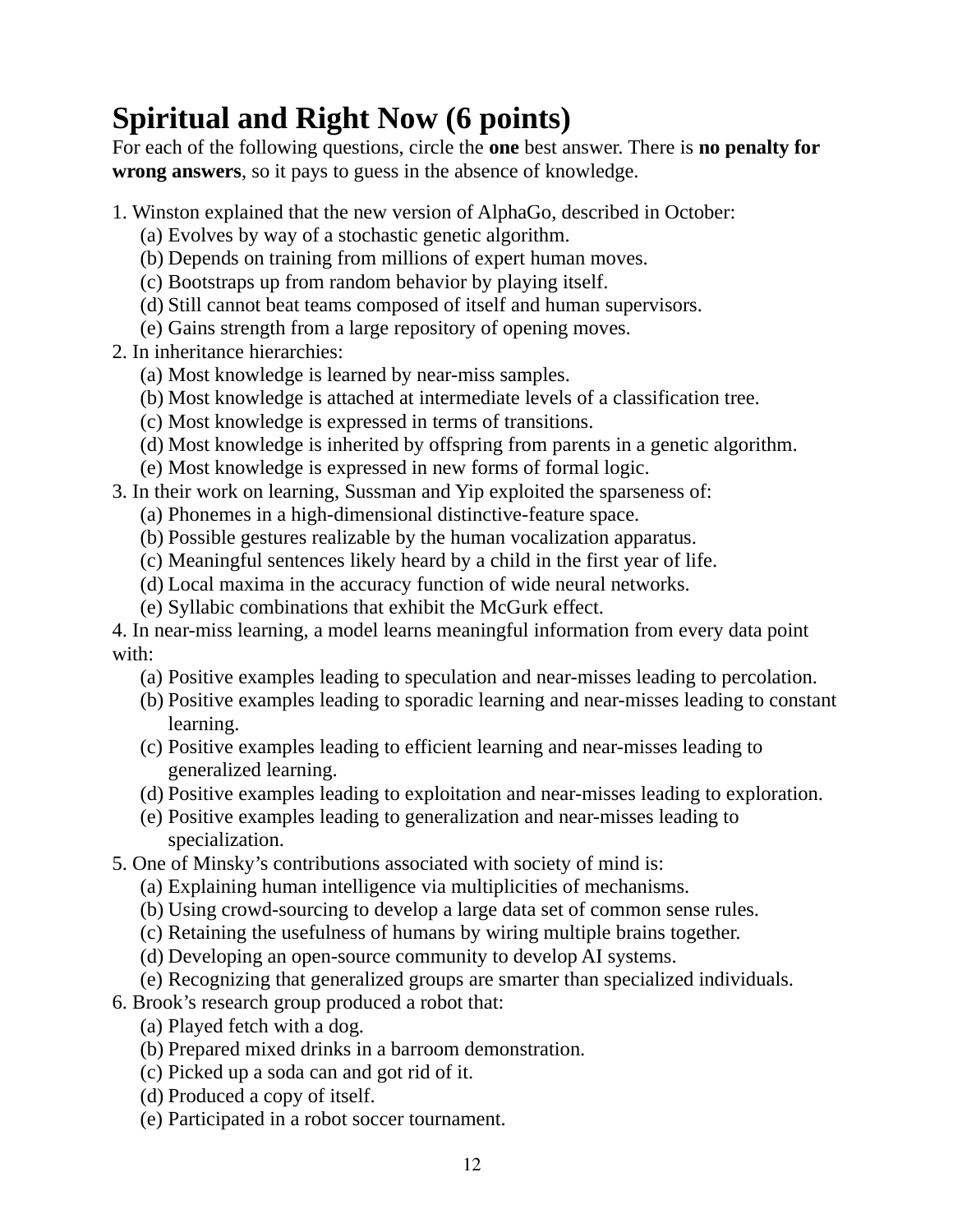(Tear-off sheet)

**Common SVM equations as seen in recitation:**

1. 
$$
\vec{w} \cdot \vec{x} + b = 0
$$
  
\n2. MarginWidth= $\frac{2}{\|\vec{w}\|}$   
\n3.  $\vec{w} \cdot \vec{x}_i + b = y_i$   
\n4.  $\sum_i y_i \alpha_i = 0$   
\n5.  $\vec{w} = \sum_i y_i \alpha_i \vec{x}_i$